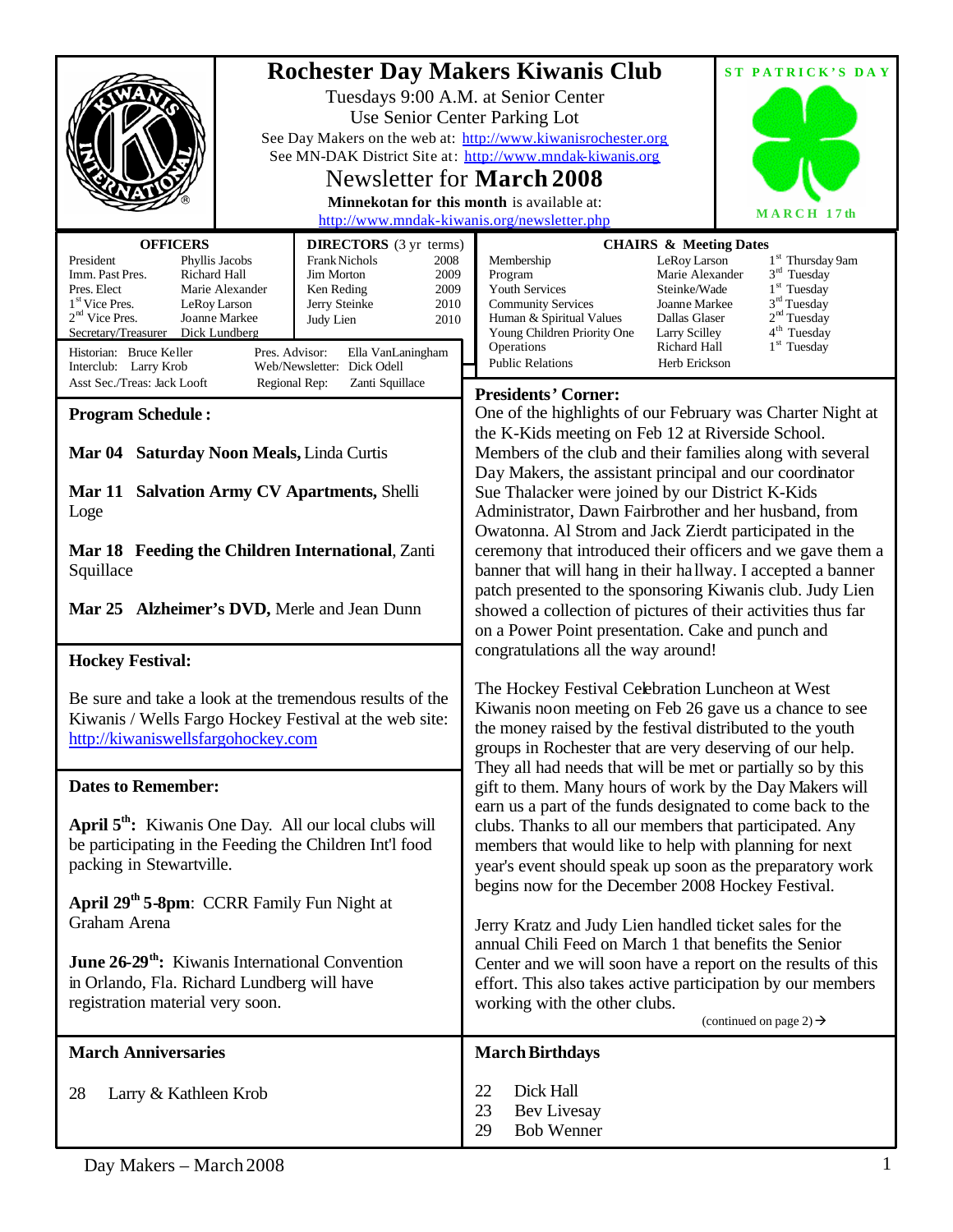| <b>Secretary/Treasurers Report - Jan'08</b>                                                                  | On April $5th$ , we will participate in the Feeding the                                                                                                                              |  |
|--------------------------------------------------------------------------------------------------------------|--------------------------------------------------------------------------------------------------------------------------------------------------------------------------------------|--|
| <b>Bank Balance 1/31/08:</b><br>\$20,126.71                                                                  | Children International food packing project in Stewartville.<br>This may be our sub-region project for the year.                                                                     |  |
| <b>Administrative Account:</b><br>\$16,632.81                                                                |                                                                                                                                                                                      |  |
| 3,314.30<br>Service Account:<br>\$                                                                           | Dick Odell requests that a list of upcoming events and                                                                                                                               |  |
| \$<br>99.60<br>Hockey/YCPO:                                                                                  | dates be provided, each month, as input to our award                                                                                                                                 |  |
| \$<br>80.00<br><b>Bike Repair:</b>                                                                           | winning newsletter.                                                                                                                                                                  |  |
|                                                                                                              |                                                                                                                                                                                      |  |
| Day Makers on leave: Merlyn Jeche, Ron King, Sara<br>King, Ken Reding, Rosalie Rusovick, Bob Wenner, Jack    | <b>COMMITTEE REPORTS</b>                                                                                                                                                             |  |
| Zierdt, Judy Zierdt                                                                                          | <b>Membership-</b> Committee is meeting this week                                                                                                                                    |  |
| <b>January Service Hour Statistics:</b> 1,223 hours by 55<br>members, 68% Participation.                     | <b>Program-</b> Speakers schedule is filling up nicely. We need<br>someone responsible for the AV equipment set-up. The<br>speakers need to be reminded to repeat questions from the |  |
| The board accepted the recommendations of the                                                                | audience so that everyone will hear it.                                                                                                                                              |  |
| appointed committee for distributions from the Service<br>Account as follows:                                | Operations- The committee is attempting to schedule the<br>Applebee's Fundraiser.                                                                                                    |  |
| \$300<br>Channel One                                                                                         | <b>Public Relations - Chili Feed posters going out to the</b>                                                                                                                        |  |
| 500<br><b>IDD</b>                                                                                            | community.                                                                                                                                                                           |  |
| 250<br><b>Interfaith Hospitality Network</b>                                                                 |                                                                                                                                                                                      |  |
| <b>Olmsted County History Center</b><br>100                                                                  | Human & Spiritual Values - Invocation schedule is filled                                                                                                                             |  |
| Quarry Hill Nature Center<br>200                                                                             | through June. The women's prison book project will be                                                                                                                                |  |
| 250<br><b>Salvation Army of Rochester</b>                                                                    | coming soon.                                                                                                                                                                         |  |
| 300<br><b>CCR&amp;R</b>                                                                                      |                                                                                                                                                                                      |  |
| 350<br>Feeding the Children Intl.                                                                            | Youth Services- Accepting scholarship applications at                                                                                                                                |  |
| Christmas Anonymous<br>200<br>Honors Choir<br>50                                                             | Century HS. There will be Charter night at Riverside K-                                                                                                                              |  |
|                                                                                                              | Kids one week from today. Members are looking at<br>selecting a family for our adopt-a-family project. Jerry                                                                         |  |
| $==$<br>Total<br>\$2,500                                                                                     | Steinke will divert our IDD salt can donations to Pennies-                                                                                                                           |  |
|                                                                                                              | for-Peace during the month of February. Smoke House                                                                                                                                  |  |
| Continued in next column $-\rightarrow$                                                                      | program is coming. We will be encouraging members to<br>bring children's books for distribution to grade school                                                                      |  |
| <b>Human and Spiritual Values Committee:</b>                                                                 | students for their use during the summer.                                                                                                                                            |  |
| Your Human and Spiritual Values Committee brings you<br>greetings, and gratitude. We have circulated forms   | <b>Interclub-</b> There will be an interclub at the Rochester<br>Downtown Club this week.                                                                                            |  |
| asking for volunteers to provide invocations at out                                                          | Richard Lundberg, Treasurer                                                                                                                                                          |  |
| meetings. The speed with which you filled every slot                                                         |                                                                                                                                                                                      |  |
| through June has been heart warming.                                                                         | <b>President Corner:</b> (continued)                                                                                                                                                 |  |
|                                                                                                              | Thanks to those of you who helped this year. It is usually                                                                                                                           |  |
| All too often we seem to be "trained" to think that,                                                         | fun besides being an opportunity to meet other Kiwanians.                                                                                                                            |  |
| somehow, invocations led by a "professional" are to be                                                       | Dick Vrieze has been getting a good response to his request                                                                                                                          |  |
| preferred. Anyone listening to our "regular" members                                                         | for books for the elementary children and will be glad to<br>accept more.                                                                                                            |  |
| has to come away convinced that all humans are truly                                                         | Our Pennies for Peace collection will be combined with the                                                                                                                           |  |
| invited to "invoke" our creator, and will be supported by                                                    | money raised at Riverside School. This money is for the                                                                                                                              |  |
| him. The creator, having seen already what is in our<br>hearts, asks only that we honor and acknowledge him. | schools that Greg Mortenson (Three Cups of Tea) has                                                                                                                                  |  |
| The words spoken aloud are for other humans, helping to                                                      | made possible. Jerry Steinke will be giving us results.                                                                                                                              |  |
| draw us together in common purpose -- yet also for our                                                       |                                                                                                                                                                                      |  |
| creator, keeping his role always visible. Thanks again.                                                      | Hopefully we will be leaving winter behind soon and watch                                                                                                                            |  |
| <b>Dallas Glaser</b>                                                                                         | spring approach!                                                                                                                                                                     |  |
|                                                                                                              | Phyllis                                                                                                                                                                              |  |